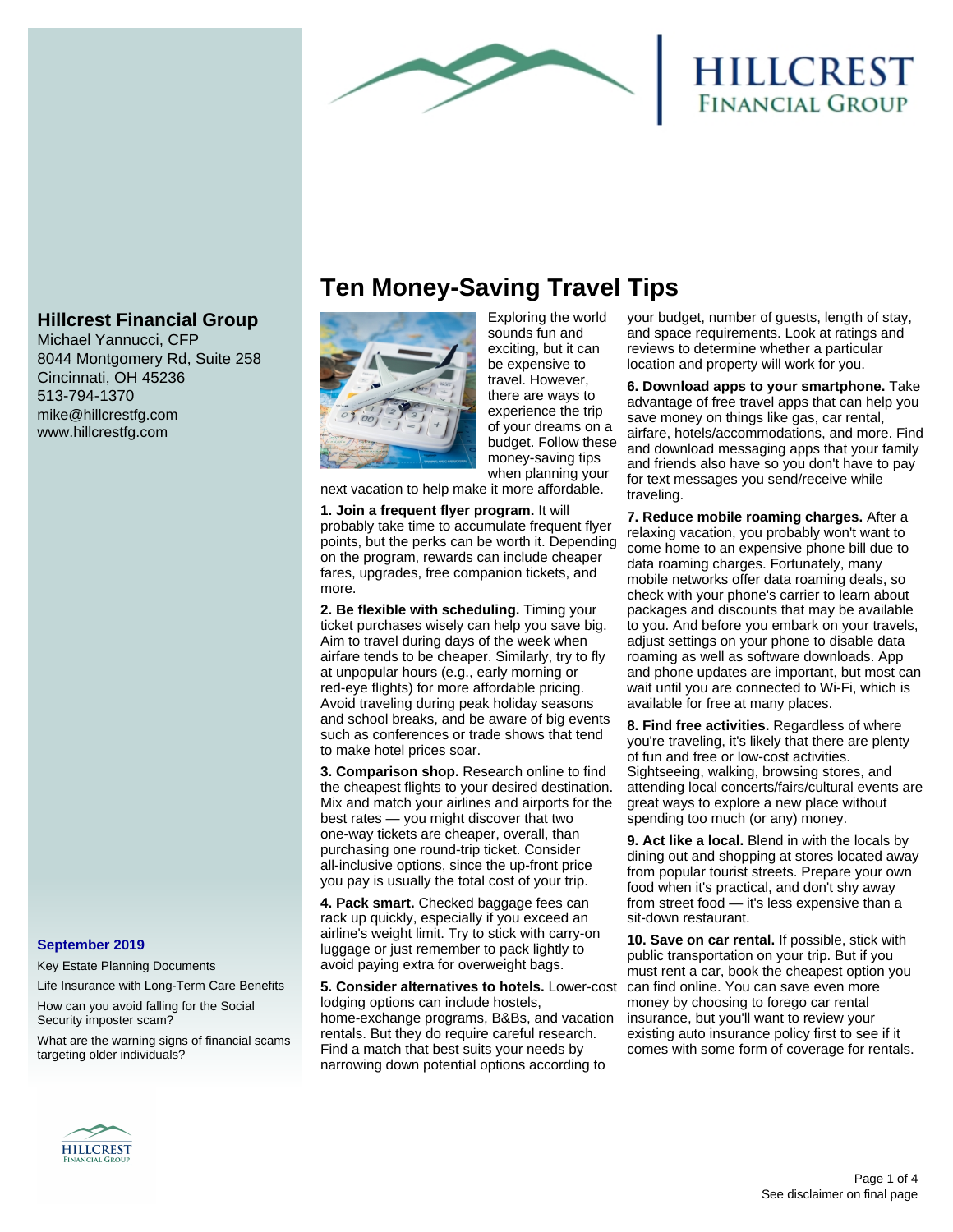

**There are four key estate planning documents almost everyone should have regardless of age, health, or wealth: a durable power of attorney, advance medical directives, a will, and a letter of instruction.**

# **Key Estate Planning Documents**

Estate planning is the process of managing and preserving your assets while you are alive, and conserving and controlling their distribution after your death. There are four key estate planning documents almost everyone should have regardless of age, health, or wealth. They are: a durable power of attorney, advance medical directives, a will, and a letter of instruction.

### **Durable power of attorney**

Incapacity can happen to anyone at any time, but your risk generally increases as you grow older. You have to consider what would happen if, for example, you were unable to make decisions or conduct your own affairs. Failing to plan may mean a court would have to appoint a guardian, and the guardian might make decisions that would be different from what you would have wanted.

A durable power of attorney (DPOA) enables you to authorize a family member or other trusted individual to make financial decisions or transact business on your behalf, even if you become incapacitated. The designated individual can do things like pay everyday expenses, collect benefits, watch over your investments, and file taxes.

There are two types of DPOAs: (1) an immediate DPOA, which is effective at once (this may be appropriate, for example, if you face a serious operation or illness), and (2) a springing DPOA, which is not effective unless you become incapacitated.

#### **Advance medical directives**

Advance medical directives let others know what forms of medical treatment you prefer and enable you to designate someone to make medical decisions for you in the event you can't express your own wishes. If you don't have an advance medical directive, health-care providers could use unwanted treatments and procedures to prolong your life at any cost.

There are three types of advance medical directives. Each state allows only a certain type (or types). You may find that one, two, or all three types are necessary to carry out all of your wishes for medical treatment.

• A living will is a document that specifies the types of medical treatment you would want, or not want, under particular circumstances. In most states, a living will takes effect only under certain circumstances, such as a terminal illness or injury. Generally, one can be used only to decline medical treatment

that "serves only to postpone the moment of death."

- A health-care proxy lets one or more family members or other trusted individuals make medical decisions for you. You decide how much power your representative will or won't have.
- A do-not-resuscitate (DNR) order is a legal form, signed by both you and your doctor, that gives health-care professionals permission to carry out your wishes.

#### **Will**

A will is quite often the cornerstone of an estate plan. It is a formal, legal document that directs how your property is to be distributed when you die. If you don't leave a will, disbursements will be made according to state law, which might not be what you would want.

There are a couple of other important purposes for a will. It allows you to name an executor to carry out your wishes, as specified in the will, and a guardian for your minor children.

The will should be written, signed by you, and witnessed.

Most wills have to be probated. The will is filed with the probate court. The executor collects assets, pays debts and taxes owed, and distributes any remaining property to the rightful heirs. The rules vary from state to state, but in some states smaller estates are exempt from probate or qualify for an expedited process.

## **Letter of instruction**

A letter of instruction is an informal, nonlegal document that generally accompanies your will and is used to express your personal thoughts and directions regarding what is in the will (or about other things, such as your burial wishes or where to locate other documents). This can be the most helpful document you leave for your family members and your executor.

Unlike your will, a letter of instruction remains private. Therefore, it is an opportunity to say the things you would rather not make public.

A letter of instruction is not a substitute for a will. Any directions you include in the letter are only suggestions and are not binding. The people to whom you address the letter may follow or disregard any instructions.

#### **Take steps now**

Life is unpredictable. So take steps now, while you can, to have the proper documents in place to ensure that your wishes are carried out.

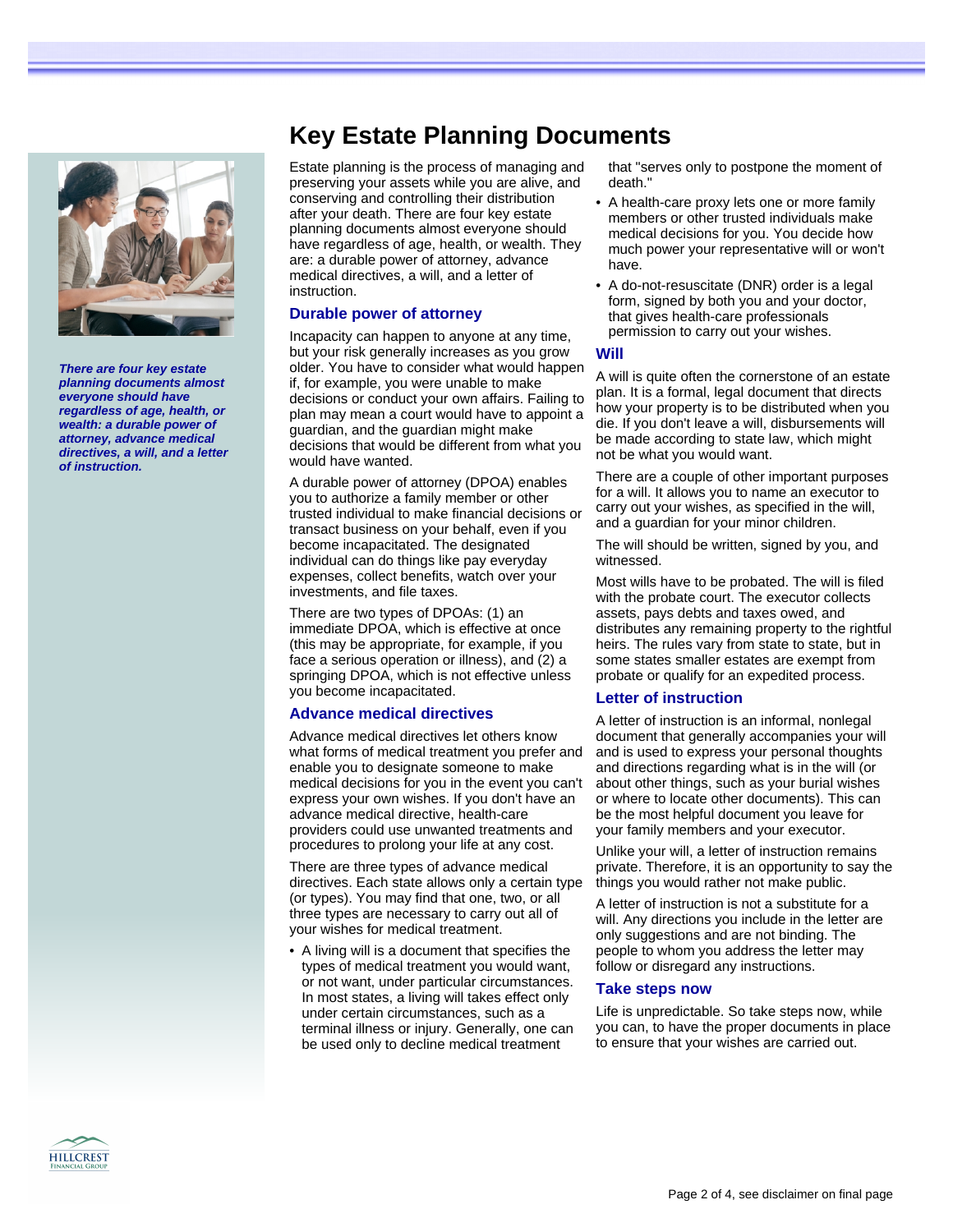

# **Life Insurance with Long-Term Care Benefits**

If you are concerned about the high costs of long-term care but don't want to purchase traditional long-term care (LTC) insurance, you might consider two strategies that combine permanent life insurance coverage with long-term care benefits.

Keep in mind that any payouts for covered LTC expenses reduce (and are usually limited to) the life insurance death benefit that would go to your heirs, and benefits can be much less than those of a traditional long-term care policy.

## **Accelerated death benefit (ADB) rider**

An ADB rider attached to a permanent life insurance policy allows the insured to begin receiving benefits while he or she is still living, under specific circumstances.

In the past, ADB riders only paid when a policyholder was diagnosed with a terminal illness. However, more insurers now offer riders that start paying when a policyholder is diagnosed with a chronic illness, is permanently disabled, or needs to enter a nursing home.

Although some policies may include an ADB rider at little or no cost, ADB riders are generally optional and will increase the premium.

## **Hybrid life—LTC policy**

This type of policy combines permanent life insurance and long-term care coverage. Many such policies require a substantial up-front premium, but buyers don't have to worry about future rate increases or the issuer canceling the policy.

For the same premium, a hybrid policy typically has a smaller death benefit than a life policy with an ADB rider. However, the LTC coverage is more generous than an ADB rider.

Benefits under a hybrid policy typically begin when the policyholder needs help with two or more activities of daily living such as eating, bathing, and dressing.

With an optional continuation-of-benefits rider, payouts for covered LTC expenses could continue for a specified period or your lifetime, even if they exceed the death benefit.

## **Financial flexibility**

Another advantage of these strategies is that policyholders can tap into the cash value of the permanent life policy during retirement if money is needed for income or emergencies. Loans and withdrawals will reduce the policy's cash value and death benefit.

## **Other considerations**

It would be wise to explore your LTC options while you are healthy. If you consider a a life insurance policy with an ADB rider or a hybrid life-LTC policy, you should have a need for life insurance and evaluate the policy on its merits as life insurance.

The cost and availability of life insurance depend on factors such as age, health, and the type and amount of insurance purchased. In addition to the life insurance premiums, other costs include mortality and expense charges. If a policy is surrendered prematurely, there may be surrender charges and income tax implications.

Any guarantees are contingent on the financial strength and claims-paying ability of the issuing insurance company. Riders are subject to the contractual terms, conditions, and limitations outlined in the policy, and may not benefit all individuals.

## Cost of Care

Long-term care costs vary widely by state and the type of care. Here are national median monthly costs for 2018.



Source: Genworth Cost of Care Survey, 2018